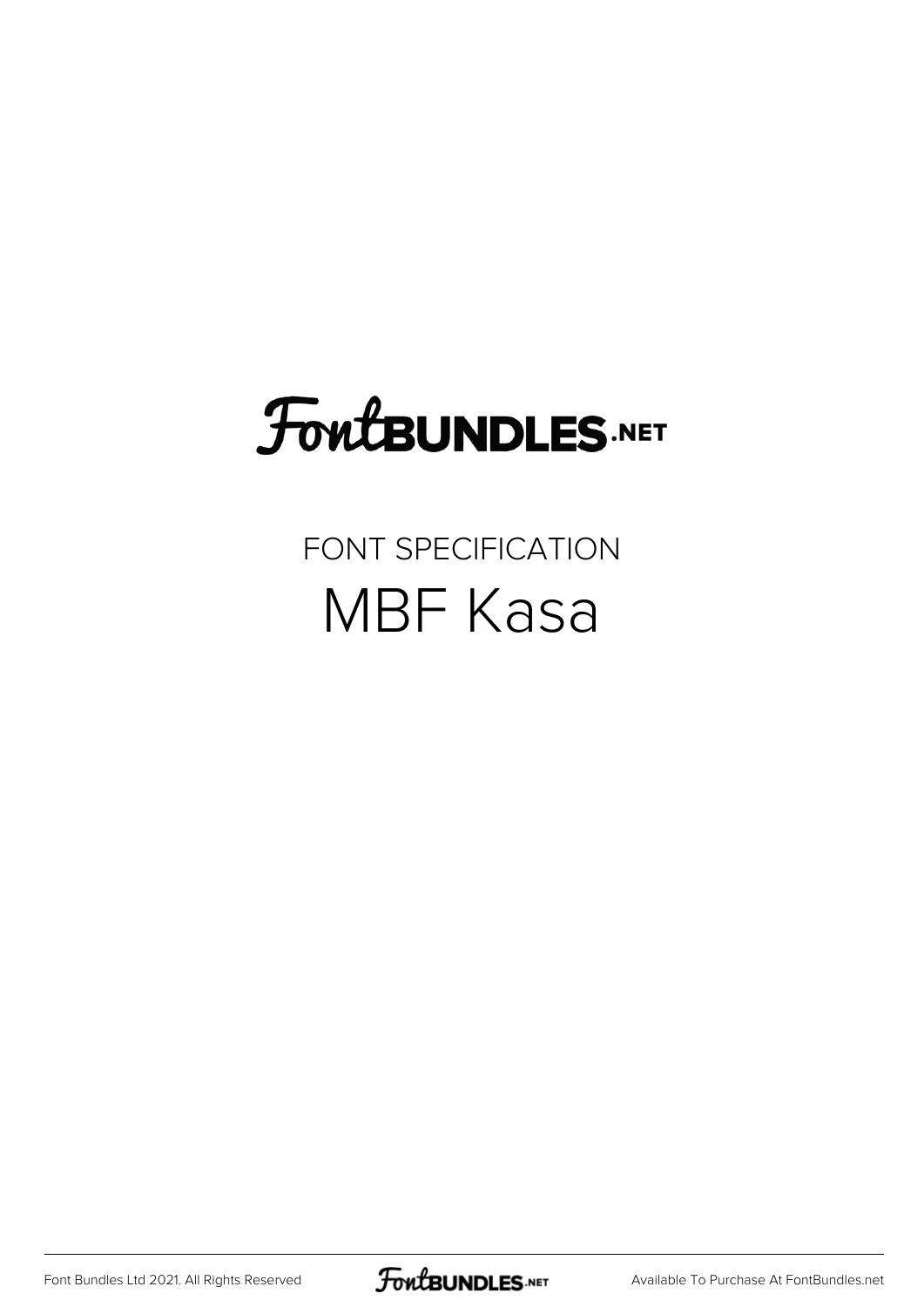

**Uppercase Characters** 

### ABCDEFGHIJKLMNOP QRSTUVWXYZ

Lowercase Characters

## abcdefghijklmnop Qrstuvwxyz

Numbers

#### 0123456789

**Punctuation and Symbols** 

|  |  | $<$ = > ? [ \ ] _ |  |  |
|--|--|-------------------|--|--|
|  |  |                   |  |  |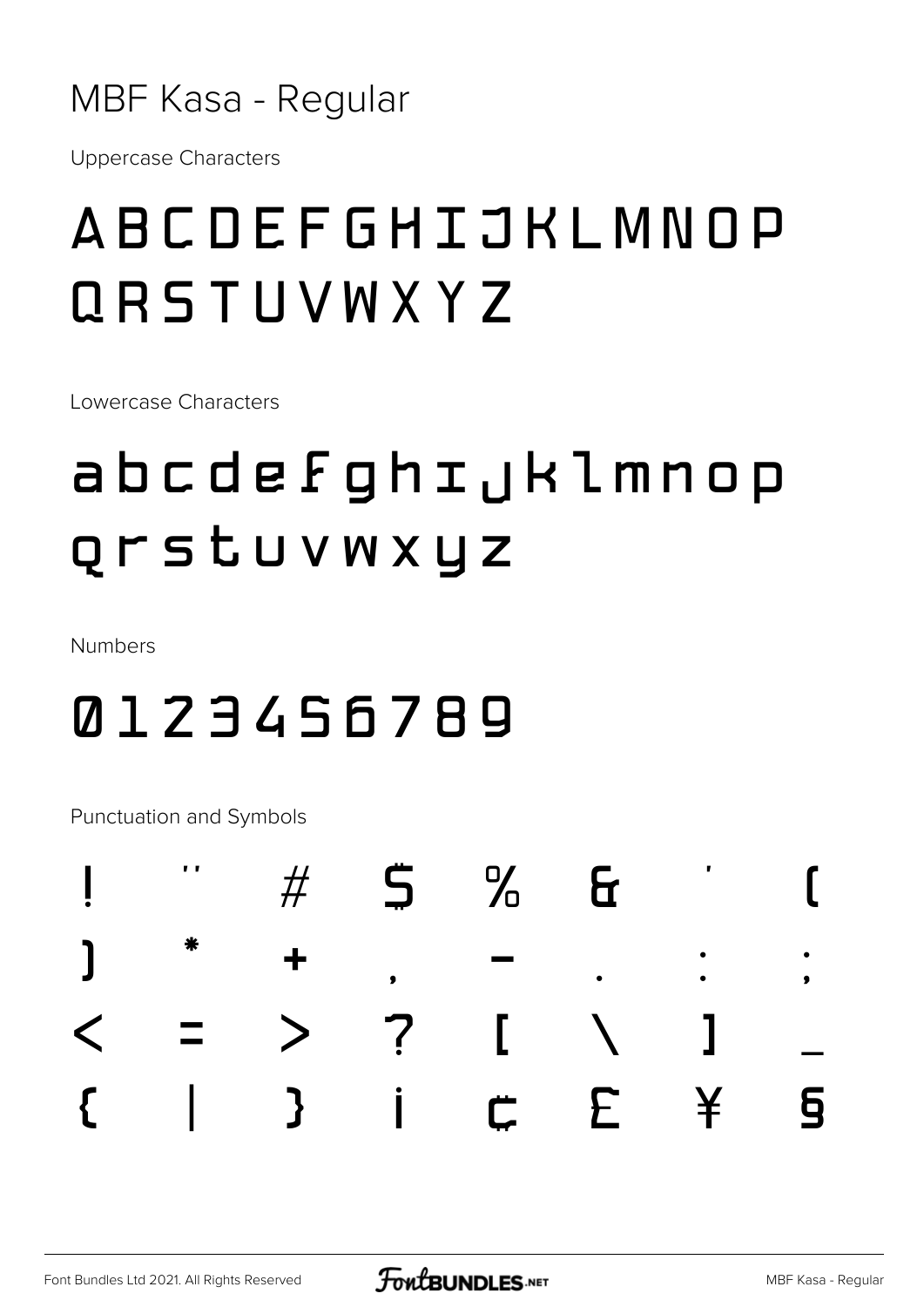$\blacksquare$  $\bullet$  $\overline{z}$  $\overline{a}$  $\bullet$ a 0  $\ll$  $\mathbf 1$  $\mathbf 0$  $\gg$  $\mathbf{z}$ 

All Other Glyphs

# À Á Â Å Ä Å Å Æ Ç È

#### ÉÊËÌÍÎÏÑ Ò

#### $\hat{D}$   $\hat{D}$  $\hat{\Pi}$ ÖXØÙÚ  $\hat{\mathsf{U}}$

Ýßàá Ü. â å  $\ddot{a}$ å Ç è é ê ë ì í  $\mathbf{\hat{\mathbf{\mathbf{\Gamma}}}}$ æ